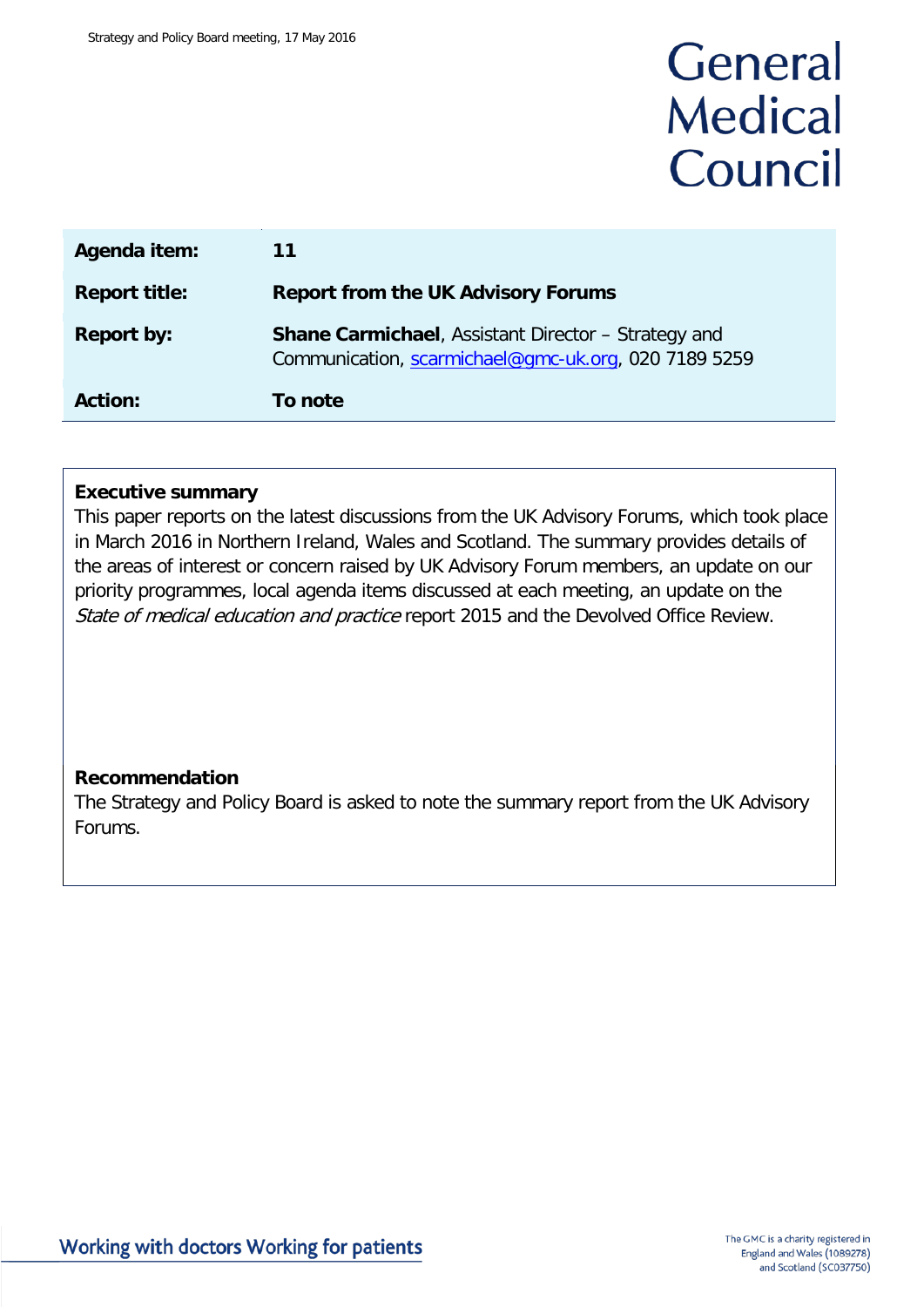### **Meetings of the UK Advisory Forums March 2016**

- **1** The UK Advisory Forum (UKAF) meetings were held in Belfast on 3 March, in Cardiff on 9 March and Edinburgh on 14 March 2016.
- **2** At each meeting the Chair reiterated the importance of and the GMC's commitment to ongoing engagement with our key interests in Northern Ireland, Wales and Scotland and thanked members for their ongoing support for our work.

#### Update on local priorities/areas of interest or concern from Forum members

- **3** The Forums considered local priorities and areas of concern or interest.
- **4** In Northern Ireland, the Forum's discussion focussed on:
	- **a** The significance of ensuring that an adaptive undergraduate medical curriculum is reflective of future medical needs and the proposal for a future single Medical Licensing Assessment.
	- **b** Primary and secondary care recruitment and retention of doctors and workforce planning issues, especially for GP's working in rural areas.
	- **c** The GMC's new education standards and current challenges for postgraduate education and training in Northern Ireland.
	- **d** Concerns around regulators priorities for legislative change now that the Law Commissions Bill would not be taken forward as anticipated.
	- **e** The review into Health and Social Care reform in Northern Ireland and the acknowledgement that it could have a long-term impact on organisations such as the Health and Social Care Board and the Public Health Agency.
	- **f** The impact that the Northern Ireland, Scotland and Wales 2016 elections and the EU Referendum could have on healthcare and the work of the GMC.
- **5** In Wales the Forum discussed:
	- **a** Healthcare Inspectorate Wales' (HIW) recent Advisory Forum which looked at empowering patients in the prudent healthcare landscape. HIW are also considering if professional regulators should be represented at their bi-annual Healthcare Summits.
	- **b** The Welsh Government review into the performance of the Revalidation Support Unit at the Wales Deanery.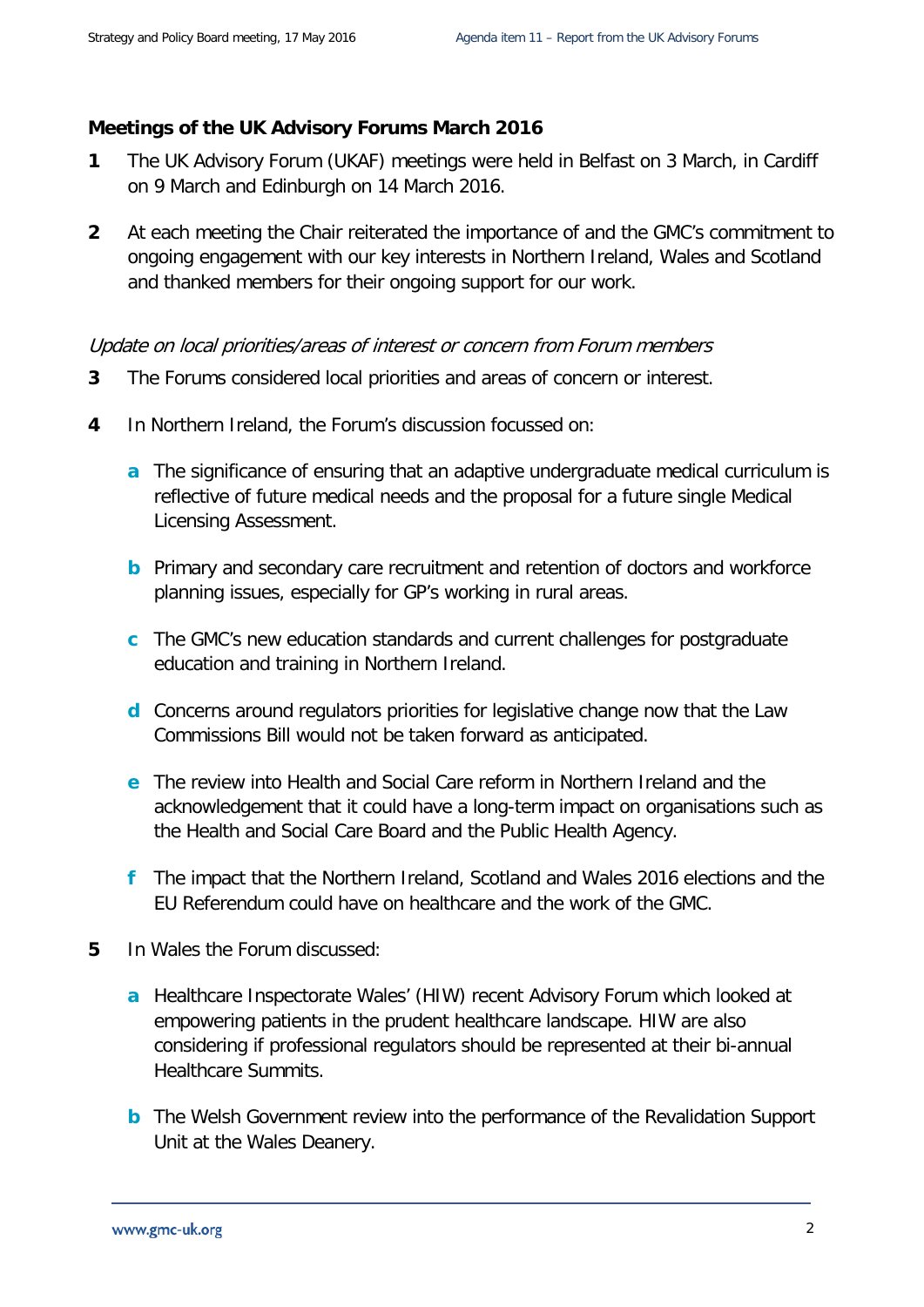- **c** The proposal for a future single Medical Licensing Assessment and Swansea University's plans to develop a course for Physician Associates.
- **d** Cardiff University's engagement with Health Boards and Trusts in Wales to ensure that the GMC's *[Promoting Excellence](http://livelink/edrms/llisapi.dll?func=ll&objId=65146294&objAction=viewheader)* guidance is being adhered to in respect of student placements.
- **e** How the Wales Deanery are ensuring that the GMC's *[Promoting Excellence](http://livelink/edrms/llisapi.dll?func=ll&objId=65146294&objAction=viewheader)* guidance is being adhered to by employing organisations with a responsibility for postgraduate education and training.
- **f** Concerns around regulators priorities for legislative change now that the Law Commissions Bill would not be taken forward as anticipated.
- **g** Recruitment issues faced by Wales Deanery in a number of specialities, particularly in core medicine.
- **6** In Scotland the Forum discussed:
	- **a** The Scottish Government's intention to develop the undergraduate programme to increase the number of medical school places, introduce a graduate entry programme and plans to engage with primary and secondary school pupils to encourage them to study medicine. In this context the proposal for a single Medical Licensing Assessment was also discussed.
	- **b** Concerns around regulators priorities for legislative change now that the Law Commissions Bill would not be taken forward as anticipated.
	- **c** On-going work to integrate health and social care. Healthcare Improvement Scotland and the Care Inspectorate are working on a joint scrutiny model to develop guidance relating to decision making for out of hours care in care homes. Scrutiny of care homes would commence in April 2016 with an emphasis on prescribing.
	- **d** The GMC's Recognition of Trainers programme which is scheduled to go live on 1 July 2016. During the 2017 medical education quality assurance visit to Scotland, the GMC would review implementation progress.
	- **e** How Scottish Government civil servants would receive training on confidentiality, based on GMC guidance.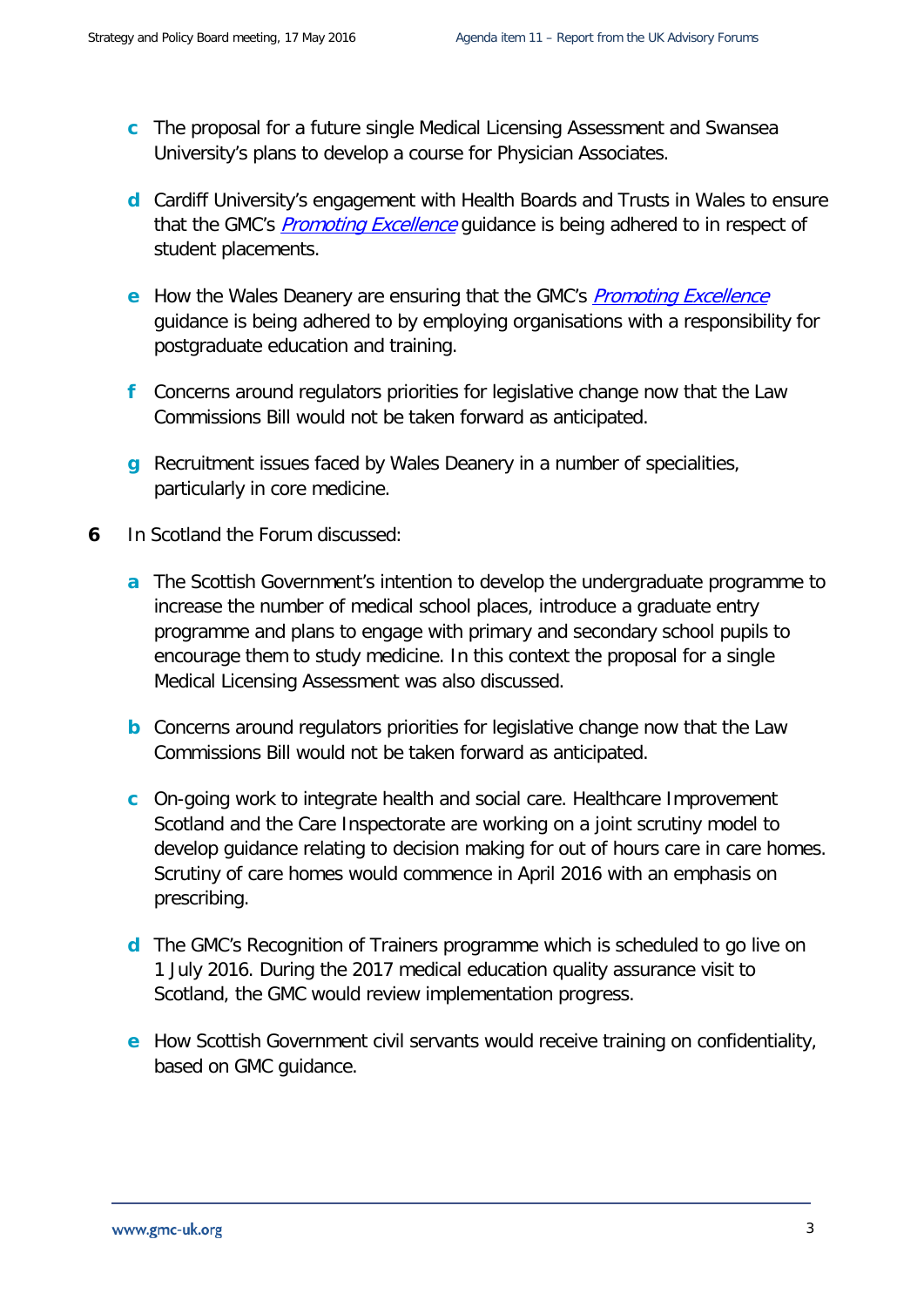#### GMC Update

- **7** The Forums received updates on key areas of our work, including the development of the Medical Licensing Assessment, the appointment of new Council members working or living wholly or mainly in each of Scotland and Wales, revalidation, legislative reform and the future of regulation.
- **8** The Forums noted:
	- **a** The on-going development of the Medical Licensing Assessment, and that the GMC would continue to engage with key interest groups and assessment experts in a spirit of co-production.
	- **b** That an independent evaluation of revalidation had been commissioned by the GMC, and the first interim report would be published in spring 2016. In addition, Sir Keith Pearson would undertake a review of how revalidation should be taken forward and would submit a report by the end of 2016.
	- **c** Two Council members, Enid Rowlands and Jim McKillop, will demit office at the end of 2016, having reached the maximum limit of eight years' service in any period of 20 years. An open competition would be run to fill the vacancies and appoint one medical member and one lay member working or living wholly or mainly in each of Scotland and Wales.
	- **d** The ongoing challenge for the GMC in securing legislative reform and UK government plans to introduce a new bill enabling this in 2019.

#### Country specific items

- **9** The Forums considered updates from a key partner in each of the respective countries.
- **10** In Northern Ireland the Forum discussed the work that the postgraduate deanery had undertaken on valuing trainees in Northern Ireland. The Forum noted an increase in vacancies, particularly in speciality training that could have long term implications. Further work was required to ensure doctors in training would be provided with opportunities and receive adequate training.
- **11** In Wales the Forum discussed the Wales Deanery Education contracts between the trainee, Health Board and the Deanery. The contract would be part of the Deanery's intention to develop and deliver high quality, sustainable training programmes that would be attractive to potential applicants and would also be appropriate for the future needs of the health service in Wales. The Forum noted that the contract would be fully implemented in Paediatrics, Obstetrics & Gynaecology and Surgery by August 2016, other specialities would follow in due course.